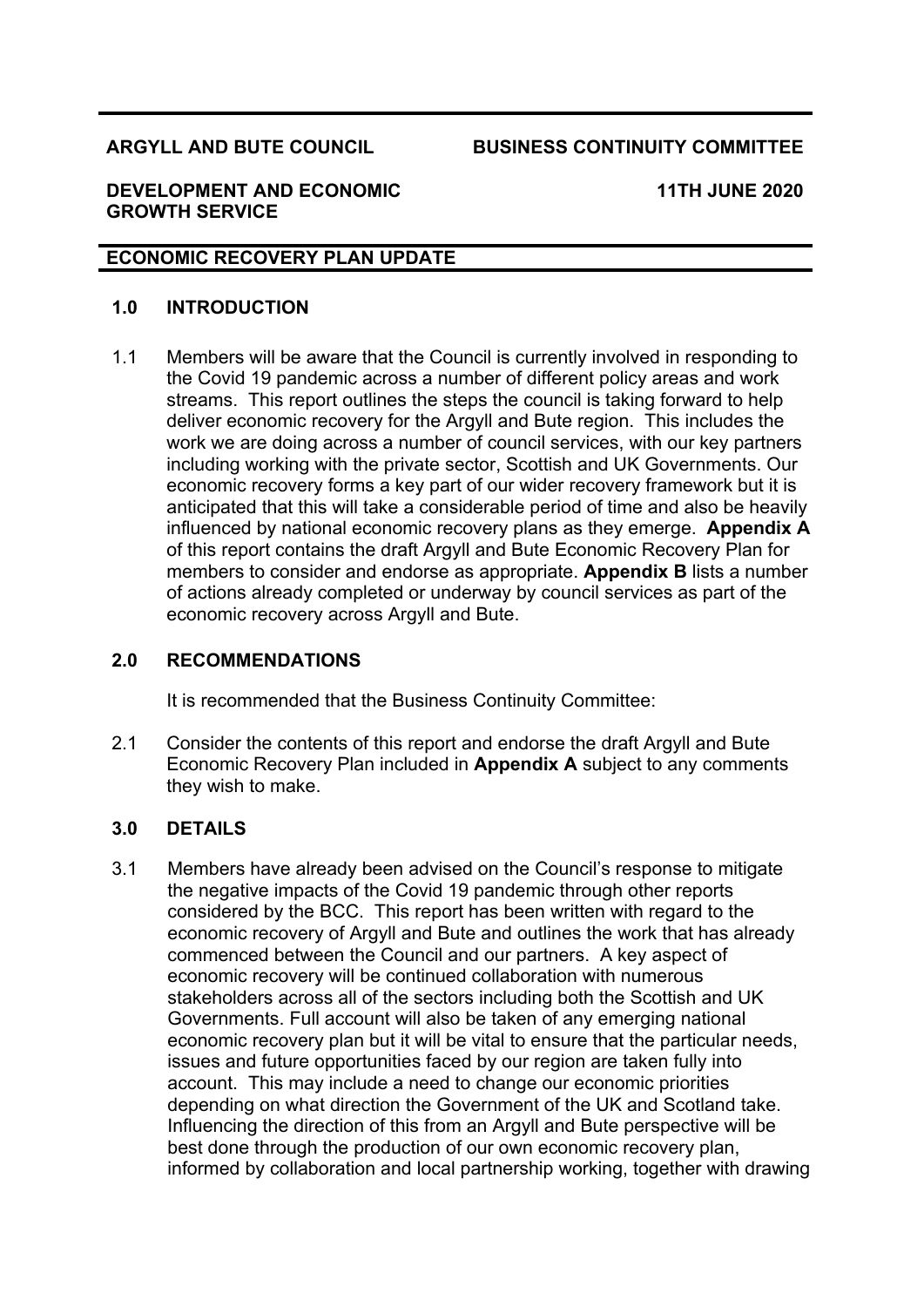in local and external expertise wherever we can.

- 3.2 Given the economic shock resulting from the global necessity to respond to the public health implications of the pandemic it will take time to fully understand the short, medium and longer term economic impacts. Work has already commenced to gather data for Argyll and Bute working with our partners to inform future engagement with potential funders including both Governments. The Development and Economic Growth Service of the Council working across council services and with key partners are also taking forward a number of activities as part of the recovery process. The following paragraphs and **Appendix B** provides details on actions taken to date.
- 3.3 The **Argyll Economic Resilience Forum** has been formed following discussions with HIE and council economic development officers. The Forum has held three meetings so far and intends to meet every two weeks for the foreseeable future. Currently chaired by Morag Goodfellow of HIE its first action was to approve its terms of reference (see below) at its first meeting held in April. In addition to the council and HIE, Scottish Enterprise, SDS and Visit Scotland have attended together with private sector representatives from BIDs group, Federation of SMEs, key business sectors such as tourism, aquaculture, agriculture, construction, fisheries and chambers of commerce. It is likely that the membership of the Forum will expand in the months ahead as the economic impacts and recovery requirements of the pandemic become clearer. Topics discussed so far include business liquidity issues, specific grant support for businesses including gaps in support, communication with visitors on when to return to Argyll and Bute, gathering data on the impacts of Covid 19 on our economy and social distancing requirements for businesses as they look to re-start business activities.

# **Argyll Economic Resilience Forum Terms of reference:**

- 1. Provide industry with regular updates on the public sector's response to COVID19
- 2. Industry representatives to provide regular updates on business issues and sector responses relating to the impact of COVID19
- 3. Act as a sounding board to assist the public sector's response to the COVID19 outbreak, including any future recovery plan
- 4. To assist the sharing of relevant local, regional and national information
- 3.4 It is intended that the Forum will play a key role in advising the future direction of the economic recovery of Argyll and Bute in the weeks and months ahead. Economic recovery forms a critical part of the wider recovery of Argyll and Bute in terms of re-instating business as usual, re-opening council offices and services, public health, caring for people and key infrastructure. The wider Argyll and Bute recovery process will be subject to a separate report for Members to consider at the next meeting of the BCC.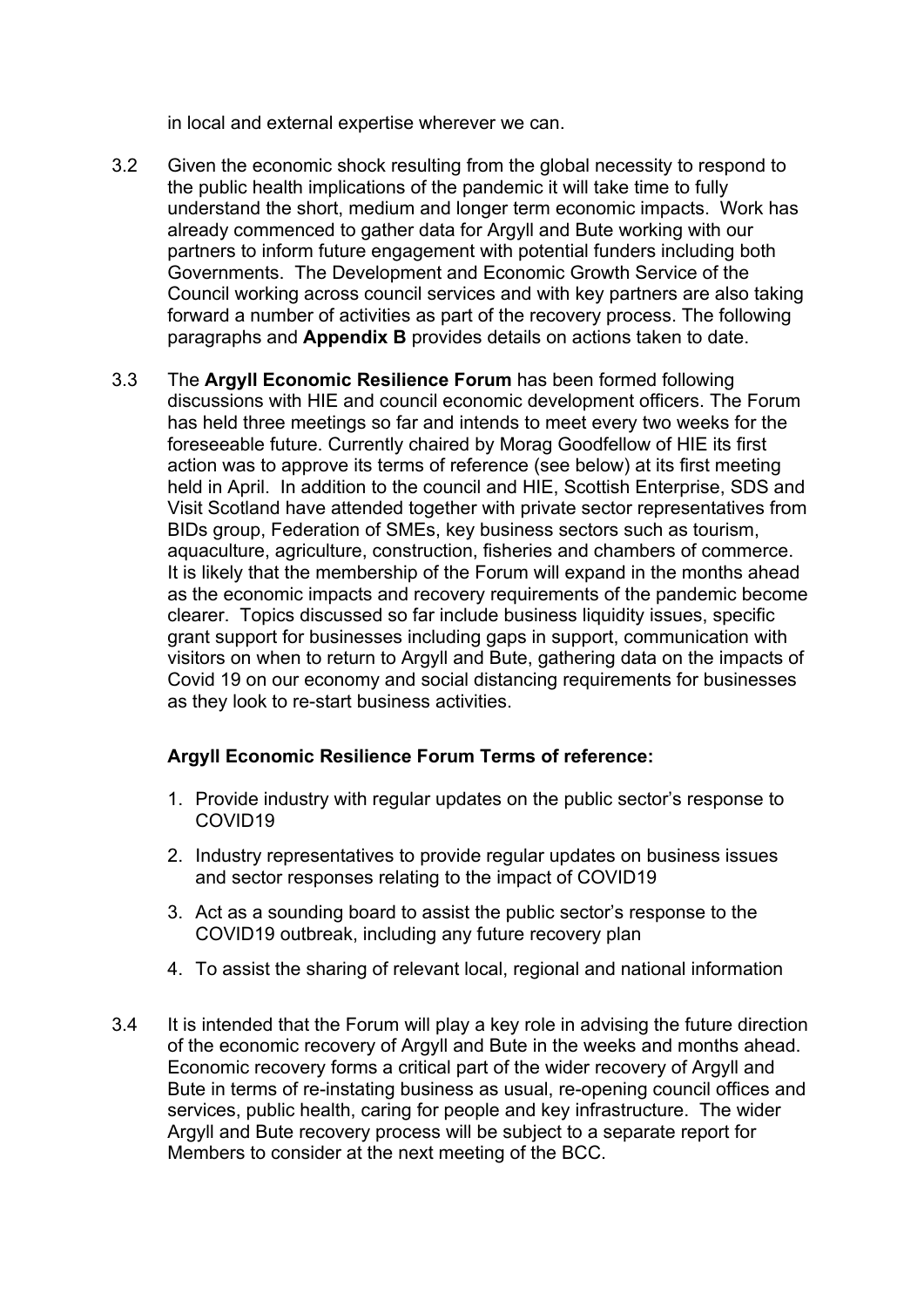- 3.5 In addition to the work of the Forum, Council staff are continuing to deliver services that support business continuity at this time and also prepare for when the lockdown is eased. In particular, tenders are being progressed to enable works to start when this is permitted to do so and other works such as design work have also been commissioned to keep projects moving forward at this time. Existing funding programmes such as Leader are continuing to be monitored and bids are being made to newly emerging funding streams to attract additional finance to Argyll and Bute. In addition a number of wider economic initiatives are also progressing including place making and area regeneration activities, the Lorn Arc, employability, business gateway business advice on improving digital connectivity for example, the Maritime Change Programme, the support of BIDs, progressing housing sites prior to a start on site, active travel projects and responding to Government consultations that are still continuing at this time.
- 3.6 The council continues to receive and take decisions with regard to planning applications and building warrants. The Government has assisted this process with relaxations on certain procedures enabled by changes in Government legislation. The PPSL has also been reconvened to be held remotely for the consideration of licences, regulatory services reports and planning applications. The LDP2 is continuing to be progressed according to the agreed schedule. Work has also been completed on training environmental health officers to undertake business social distancing monitoring and this will be a key role as the economy continues to re-start with an emphasis of public health and safety.
- 3.7 Staff are also continuing to meet potential investors in our economy and assist bringing forward new employment sites. Another key area of work is reviewing the current approved Argyll and Bute Economic Strategy and looking to prioritise our actions to best support our economic recovery.
- 3.8 A key aspect of recovery will be the **Argyll Rural Growth Deal** (RGD). Work on the RGD is continuing; draft outline strategic proposals were submitted to both Governments for their initial feedback, some of which has just been received back which the team are responding to. It is intended that this will inform a Heads of Terms Agreement with the Council, possible additional partners such as HIE and SE, together with both Governments in the summer, subject to agreement being reached and taking into account ongoing efforts with Covid 19. It is then intended to develop strategic outline business cases to enable the final agreement to be signed by all parties over the next 12 months. Following this individual projects will start to be developed and implemented on the ground.
- 3.9 Council officers continue to have regular dialogue with both Governments regarding the RGD and also with our key partners such as HIE and Scottish Enterprise. Growth Deals across the UK are considered by both Governments to be a key part of the recovery from this pandemic and talks are underway on how positive economic impacts can be delivered in the most effective and timeous way.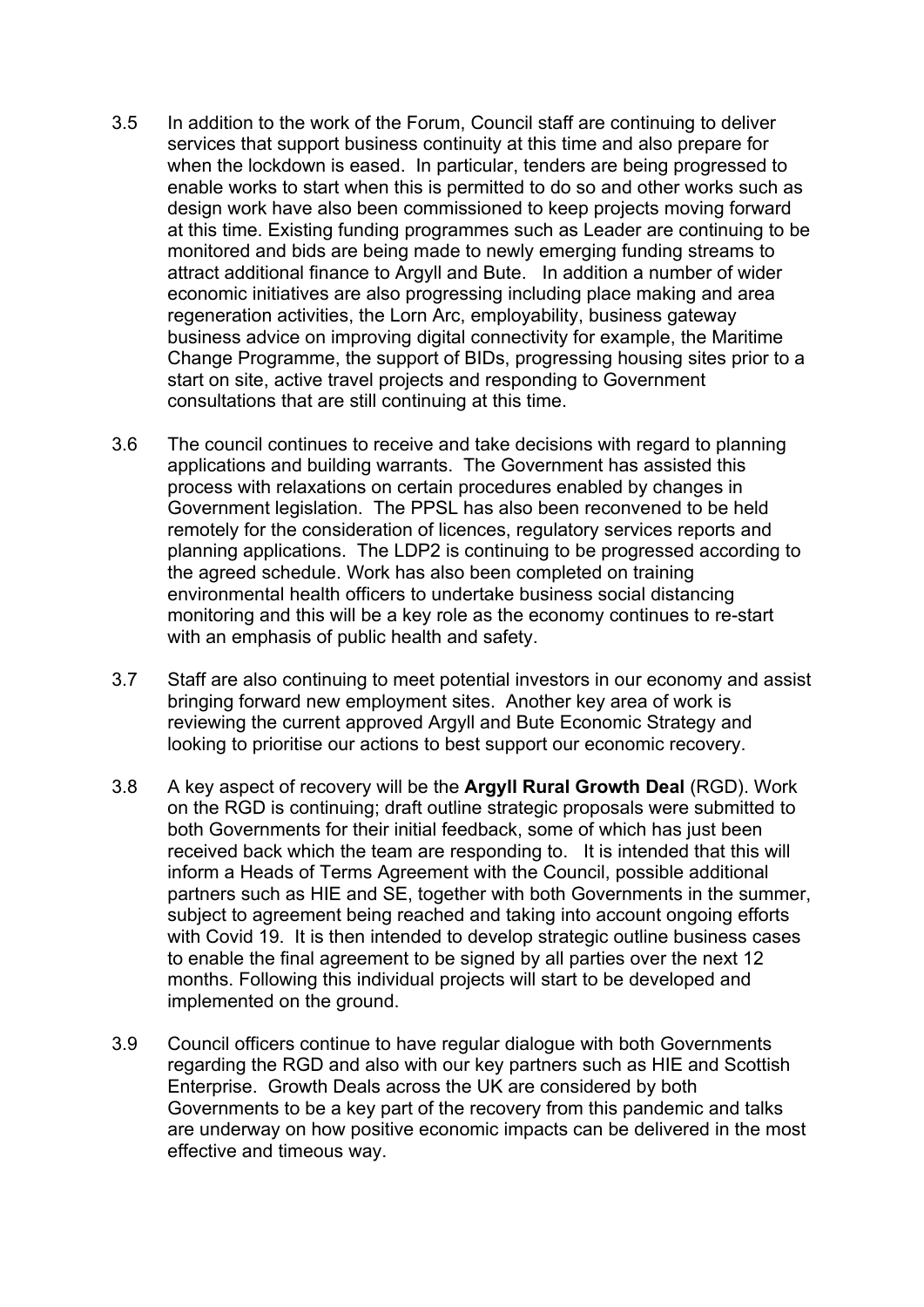3.10 To help guide economic recovery in Argyll and Bute a draft economic recovery plan has been produced to reflect the main steps we need to take in order to delivery economic recovery. The draft plan is shown as a diagram that forms **Appendix A** of this report and key actions already taken or are ongoing in **Appendix B**. Comments are welcome from Members on the content of the diagram at this early stage of the Argyll and Bute economic recovery process. It is anticipated that further changes will prove necessary as we start to better understand the impacts of the Covid 19 pandemic and how best to respond to them.

# **4.0 CONCLUSION**

4.1 Initial indications show the local economy has received a significant setback due to Covid 19 restrictions in common with much of the global economy. This report concerns the economic recovery of Argyll and Bute. The process of recovery has already commenced with a number of areas making progress in anticipation of the national economic recovery plan that may also have an impact on future economic priorities and direction of travel for our region. Members are asked to consider the contents of the report and endorse the draft Argyll and Bute Economic Recovery Plan in **Appendix A** subject to any comments they wish to make at this time.

# **5.0 IMPLICATIONS**

- 5.1 **Policy –** None arising from this report.
- 5.2 **Financial -** None arising from this report
- 5.3 **Legal -** No legal issues
- 5.4 **HR -** This will need to be resourced from existing staff.

# 5.5 **Fairer Scotland Duty:**

- **5.5.1 Equalities - protected characteristics:** There are no equal opportunities implications.
- **5.5.2 Socio-economic Duty:** It is intended that by implementing our economic recovery at this early stage it will best support the social and economic needs of our communities.
- **5.5.3 Islands:** None arising from this report; the economic needs of our islands will require to be fully considered as we move forward.
- 5.6 **Risk -** There is a risk that if we do not look to our region's economic recovery now opportunities and assistance will be missed.
- 5.7 **Customer Service -** There are no customer service implications.